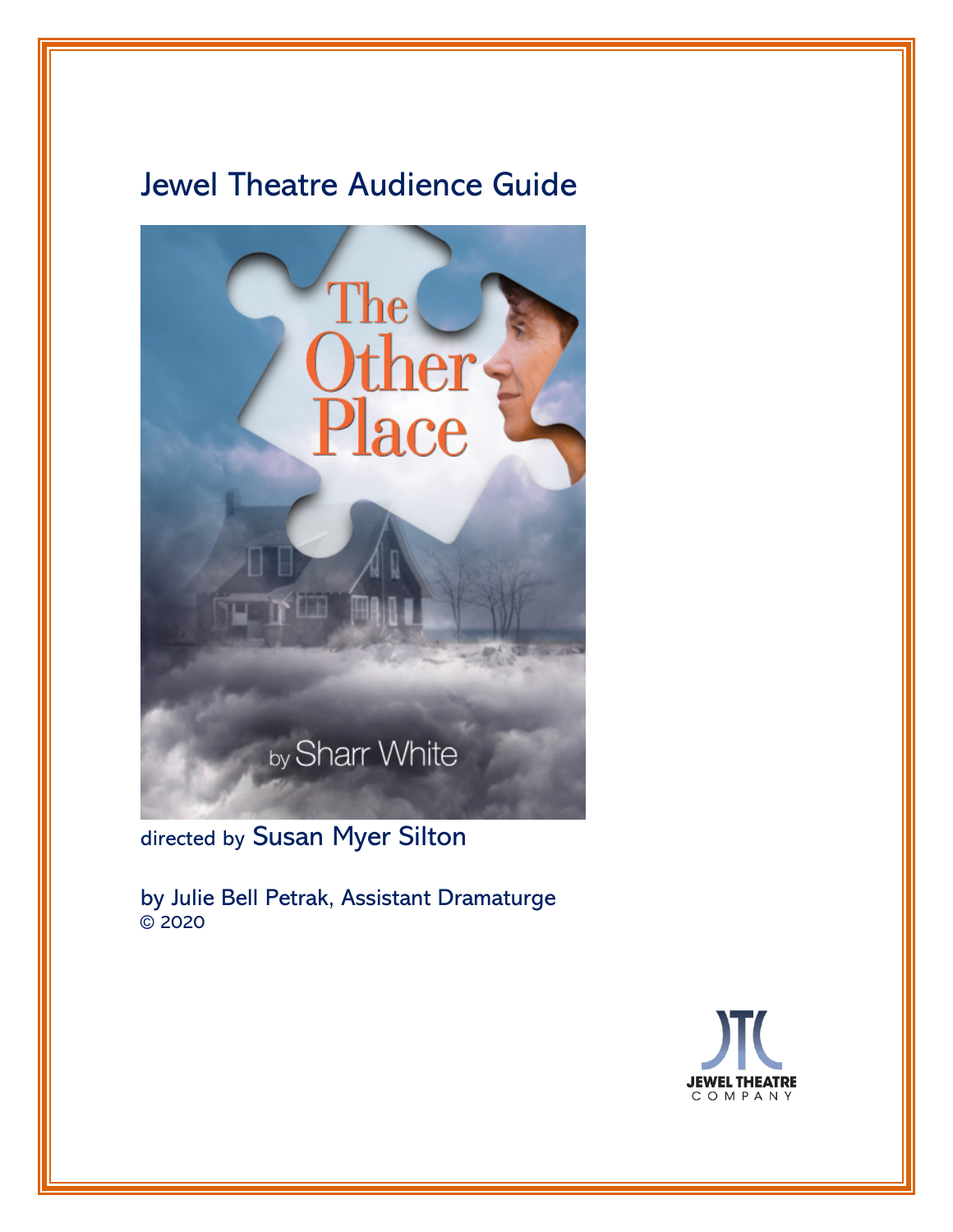Take her mind away—even a little bit and what does she have left? ~Sharr White

# ABOUT THE PLAY

## CHARACTERS AS DESCRIBED BY THE AUTHOR IN THE TEXT

Juliana (Julie James): A sharply charismatic scientist, Juliana's obviously fierce intelligence is both her greatest asset and her largest burden, having helped her carve a niche in a deeply competitive field infiltrated by brilliant minds, and yet bringing her a deep impatience and a drive not always understood by those around her.

Ian (Shaun Carroll): Juliana' husband, an oncologist.

The Woman (Audrey Rumsby): portrays Dr. Cindy Teller, a neurobiologist; Laurel, Juliana and Ian's daughter; and a woman.

The Man (Teddy Spencer): portrays a stagehand, Richard Sillner, and Bobby, a nurse.

You can, in the theater, tell a story, but what is really important is the emotional arc. ~Sharr White

### SETTING

The play's action takes place in numerous locations, including a doctor's convention on the island of St. Thomas in the US Virgin Islands, the Smithton family home, the office of Dr. Teller and the Smithton family vacation home on Cape Cod, also referred to as the "Other Place."

#### TIME

Although the playwright did not specify a time for the play, the script implies that the story takes place close to the time of its Off-Broadway world premiere on March 28, 2011.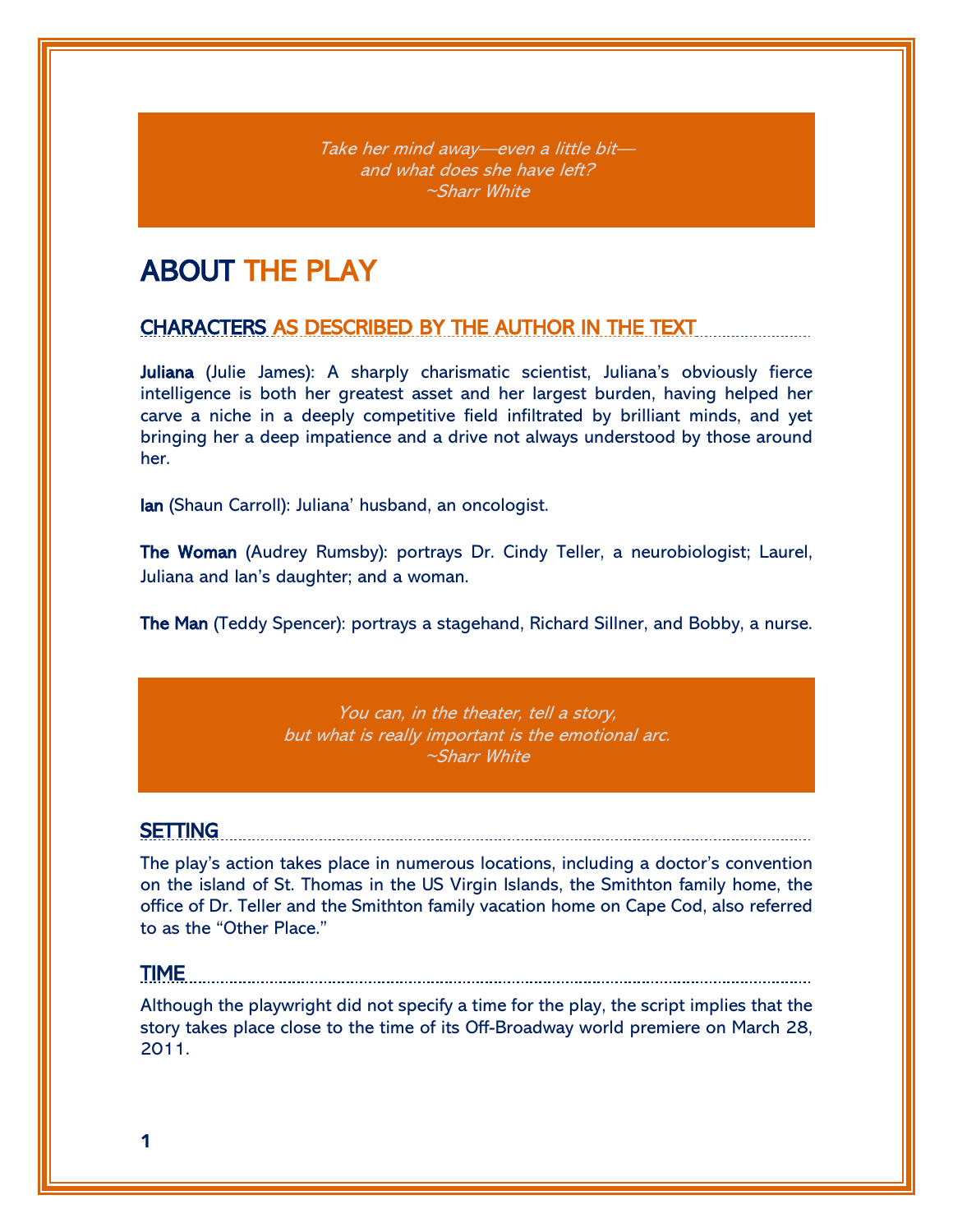What I set out to write was a play about this incredibly intelligent individual–I have a lot of really intelligent people in my life–and I have discovered that they seem to share something in common: the idea that nothing bad can ever really happen to them because they can 'think' their way out of it. ~Sharr White

### SYNOPSIS

When the play opens, we meet Juliana Smithton, a charismatic and intelligent research scientist turned Big Pharma pitch person. In the opening scene she is introducing herself to the audience at a doctors' convention on St. Thomas in the US Virgin Islands. She identifies herself as the advising research scientist and original patent holder of the base structure of Identamyl, a protein therapy in its final stage of development. The drug is designed to halt the progression of Alzheimer's disease. Although the disease is never named in the play, her slides are consistent with its etiology.

Juliana's presentation at the convention is interspersed with snippets of time spent with Dr. Cindy Teller, a neurobiologist, and Ian, her oncologist husband of more than 25 years, as well as cellphone conversations with her daughter Laurel and Laurel's husband Richard.

Highly respected in a male-dominated field, at 52, Juliana is at the top of her game, poised not only to make medical history, but also to make a great deal of money.

All is not well, however. A young woman, clad only in a yellow string bikini, has suddenly appeared among the pharmaceutical physicians at Juliana's presentation. Laurel seems to be evading her, and Ian is cheating on her and wants a divorce.

We're ending the synopsis here in order to preserve the play's plot surprises. For those who wish to read the entire synopsis, it is provided in its entirety in a separate document.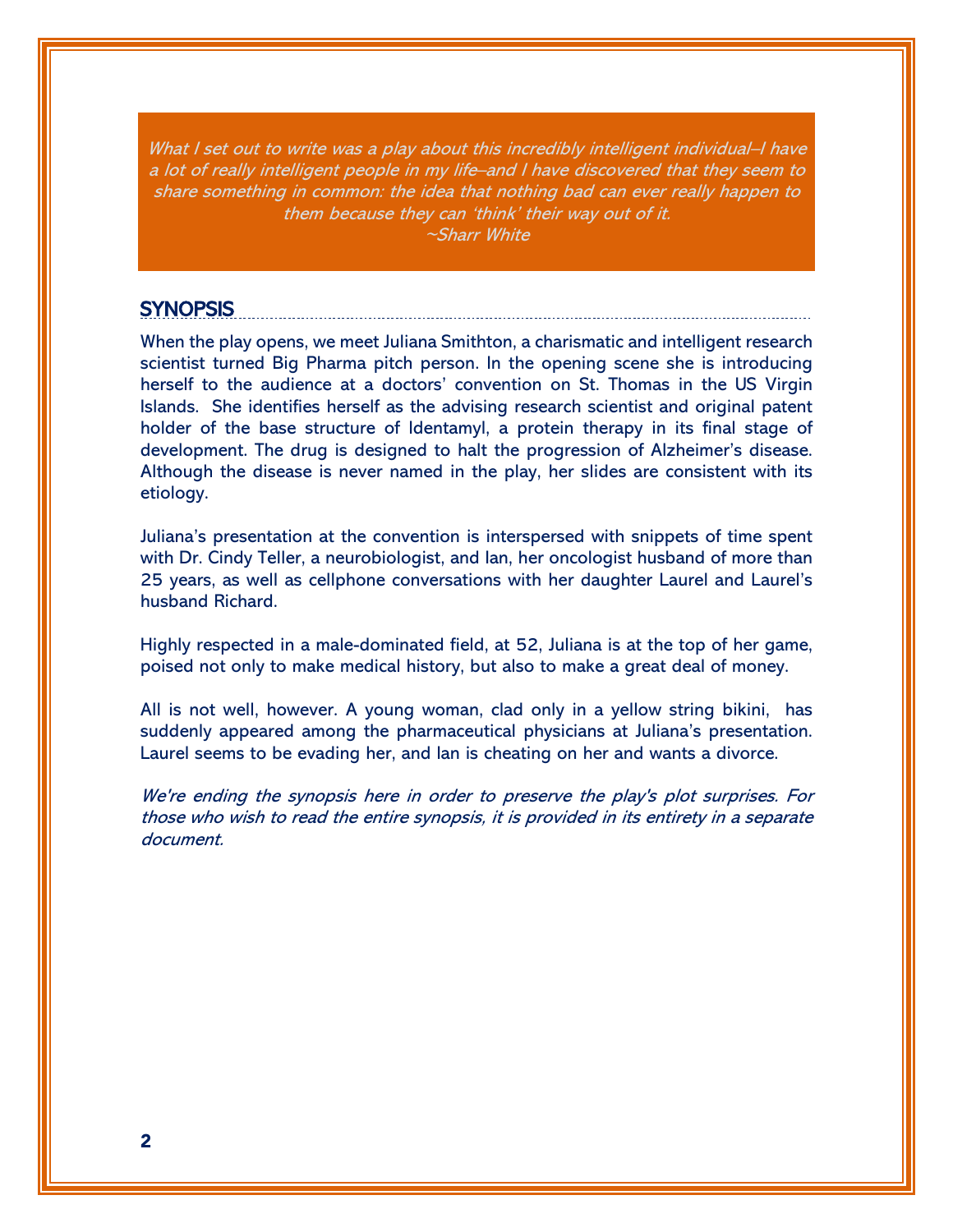Anyone who goes through eight years of school should be a surgeon … because I've never formally studied writing, the learning process has been through doing." ~Sharr White

# ABOUT THE PLAYWRIGHT



Sharr White in November 2011 outside San Francisco's Magic Theatre

Sharr White wanted to be a biologist. His father was a professor of biophysics and physiology and his brother earned his degree in astrophysics from the University of California, Berkeley. Science was his career destination … until he took his first acting class.

White was born 50 years ago in Frederick, Maryland and spent his adolescence in Southern California and Boulder, Colorado. After graduating from high school, he worked in a warehouse before deciding to pursue an advanced degree in acting. After moving to San Francisco, he completed his BFA at San Francisco State and graduated with his MFA from American Conservatory Theatre (ACT) in 1993. However, White wanted to write plays. With no formal writing training or mentoring, he moved to New York City and spent years writing what he now calls "unproduceable" plays and a novel.

White's career received an uptick in 2006 when his plays began being produced at Actor's Theatre of Louisville's Humana Festival of New American Plays. Thereafter, his plays were produced at South Coast Repertory, Oregon Shakespeare Festival, Lincoln Center Director's Lab and Key West Theatre Festival.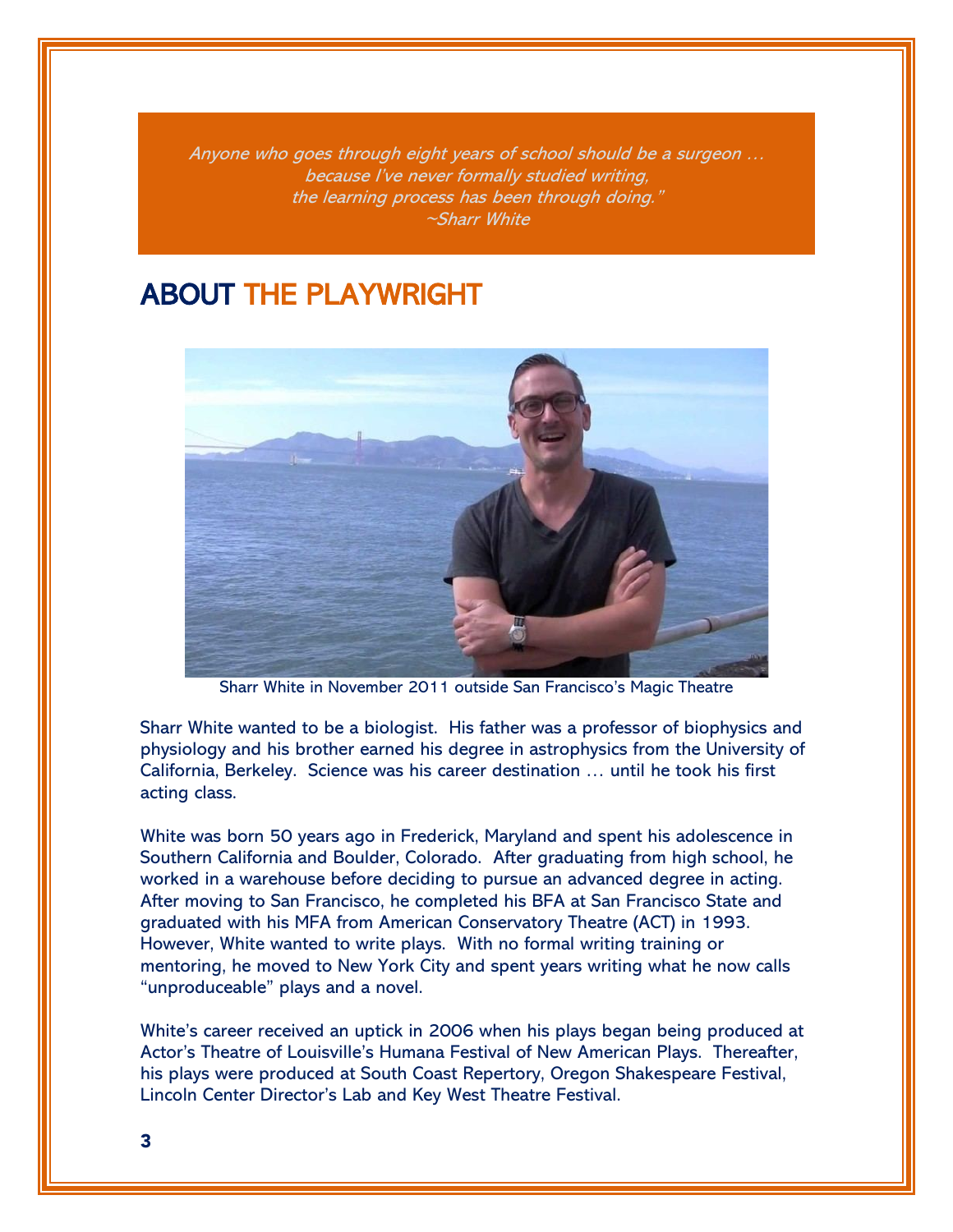Formerly Brooklyn and New York City residents, Sharr and his wife, Evelyn Carr White, decided to put down roots in the suburb of Cold Spring, NY, which White calls "an almost unbearably quaint little village" on the Hudson River, an hour north of Manhattan.

After Carr White received her BFA in acting from Carnegie Mellon, she switched career gears, citing the "constant judgement" as "a commodity". She studied interior design at Parsons School of Design in New York City, eventually going to work for architectural design and fashion firms. During her years in Brooklyn, Carr White was a multi term president of a condo board. Currently, she is immersed in the Haldane School System of Cold Spring, serving as the Elementary School PTA Vice President and assisting with budget and after school programming expansion. She was also the interior decorator for a complete renovation of their first home in Cold Spring, originally built in 1895. The second-floor master bedroom is pictured below.



White and Carr White in their first Cold Springs home, 2014

At present, White maintains his "day job" as a copywriter in the fashion industry and spends his weekly train commute writing plays. Carr White says of her husband, "Since I've known Sharr, his work ethic is staggering. He's gotten up at 5 AM every day and written." The couple have two young sons.

Sharr White's plays include *The Dream Canvas* (1995, NADA); Iris Fields (1996, developed at the Lincoln Center Theatre Directors Lab and performed at the Key West Theatre Festival; *Six Years* (2006; 30th Anniversary Humana Festival of New American Plays at Actors Theatre of Louisville); The Dream Canvas (downtown New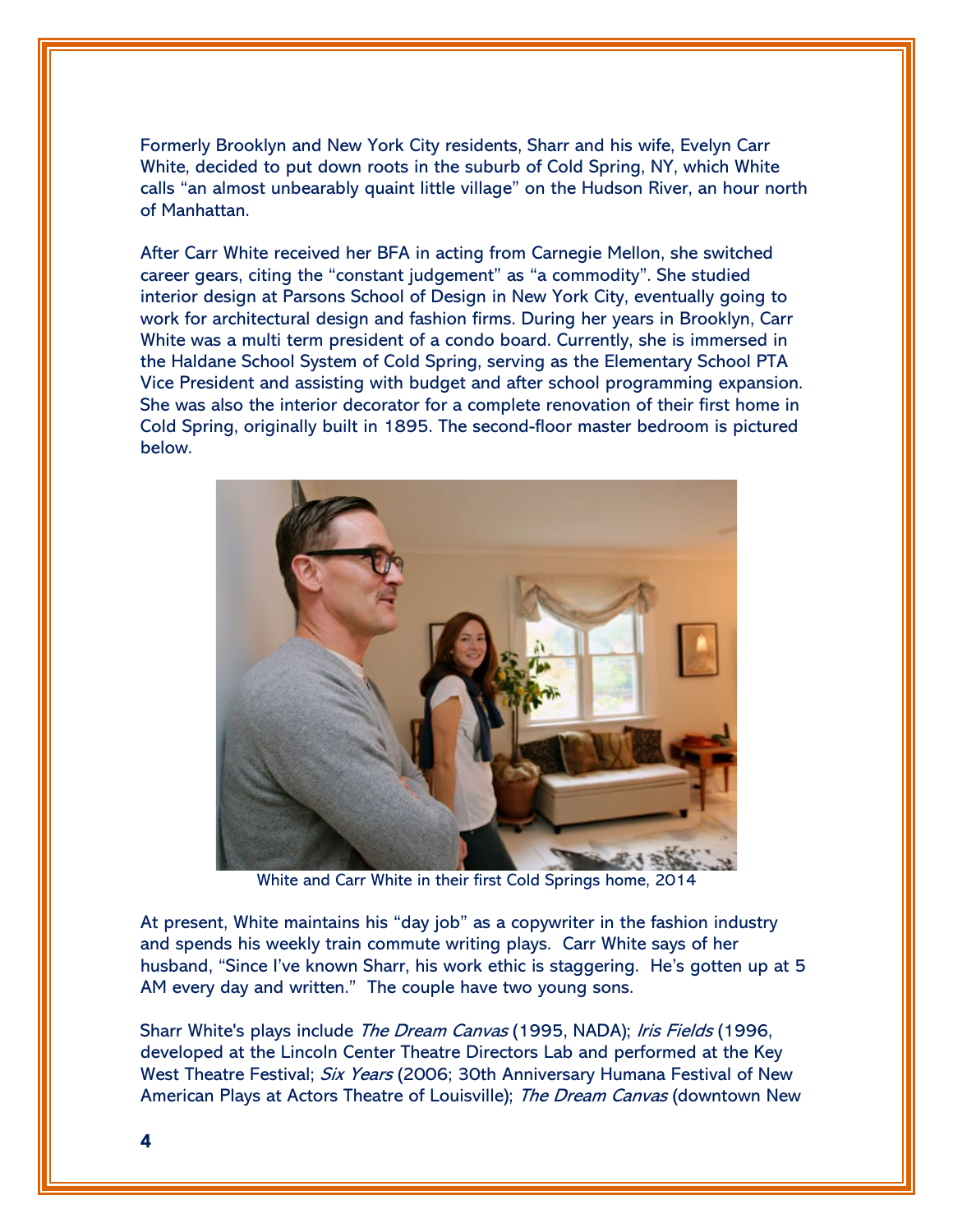York at Todo Con Nada); The Last Orange Dying (off-Broadway at the Ohio); Safe from the Future (off-Broadway at Raw Space); Heaven and All Things Lovely (far above Broadway in the Mariott Marquis, room 3806); Satellites of the Sun (finalist, Princess Grace Award); The Escape Velocity of Savages (Dr. Henry and Lillian Nesburn Award as part of the Julie Harris Award in Playwriting); Achilles in Sparta (2007, a play for young performers at Denver Center Academy); Sunlight (2010, Marin Theatre Company); Annapurna (2011, Magic Theatre, San Francisco); The Other Place (2011: off-Broadway at the Lucille Lortel Theatre; 2012: on Broadway at the Samuel J. Friedman Theatre); A Sunrise in Times Square (2013, 34th Marathon Of One-Act Plays: Series B, Ensemble Studio Theatre, NYC), The Snow Geese (2013, Manhattan Theatre Club and MCC Theater at the Samuel J. Friedman Theatre, Broadway); *Stupid Kid* (2017, The Road Theatre Company, the Road on Magnolia, NoHo Senior Arts Colony, North Hollywood, CA), The True (2018, The New Group at The Alice Griffin Jewel Box Theatre at The Pershing Square Signature Center, NYC), Lucky (2019, Summer Shorts 2019 Series B, ThroughLine Artists, 59E59 Theater B, NYC)

The Other Place premiered Off Broadway on March 28, 2011 at the Lucille Lortel Theatre before moving to Broadway on January 10, 2013 at the Samuel J. Friedman Theatre. The play closed on March 3, 2013 after enjoying 34 previews and 61 performances.

The Other Place received two Outer Critics Circle Award nominations: Outstanding New Off-Broadway Play and Outstanding Actress In A Play (Laurie Metcalf). Laurie Metcalf won an Obie Award for Performance and was nominated for the 2013 Tony Award, Best Performance by an Actress in a Leading Role in a Play.



Opening Night of The Other Place on Broadway, January 10, 2013. Pictured from left: Joe Schiappa (The Man), Sharr White, Daniel Stern (Ian), Laurie Metcalf (Juliana) and Zoe Perry (The Woman)